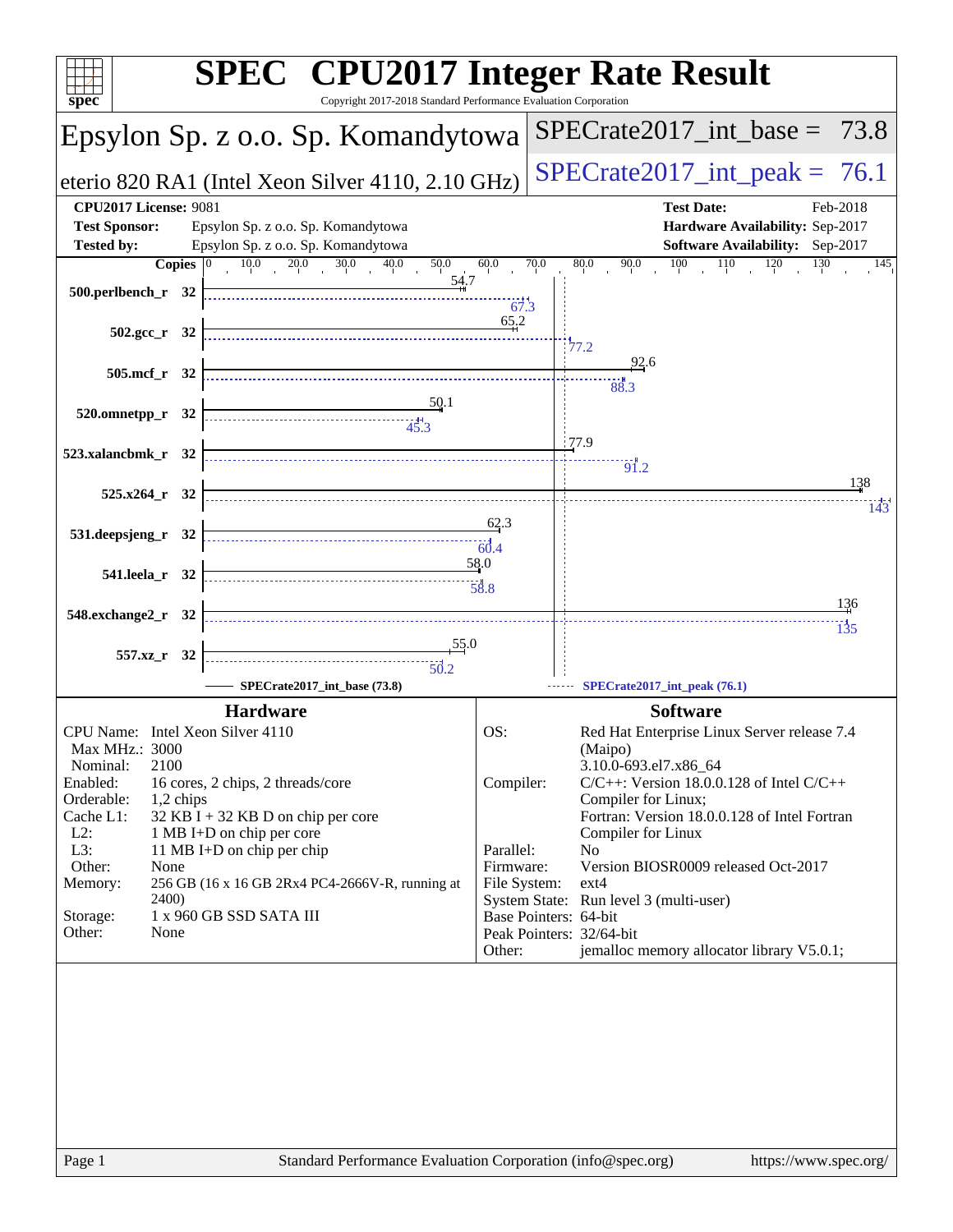![](_page_1_Picture_0.jpeg)

Copyright 2017-2018 Standard Performance Evaluation Corporation

### Epsylon Sp. z o.o. Sp. Komandytowa

eterio 820 RA1 (Intel Xeon Silver 4110, 2.10 GHz) SPECrate  $2017$ \_int\_peak = 76.1

SPECrate2017 int\_base =  $73.8$ 

**[Test Sponsor:](http://www.spec.org/auto/cpu2017/Docs/result-fields.html#TestSponsor)** Epsylon Sp. z o.o. Sp. Komandytowa **[Hardware Availability:](http://www.spec.org/auto/cpu2017/Docs/result-fields.html#HardwareAvailability)** Sep-2017 **[Tested by:](http://www.spec.org/auto/cpu2017/Docs/result-fields.html#Testedby)** Epsylon Sp. z o.o. Sp. Komandytowa **[Software Availability:](http://www.spec.org/auto/cpu2017/Docs/result-fields.html#SoftwareAvailability)** Sep-2017

**[CPU2017 License:](http://www.spec.org/auto/cpu2017/Docs/result-fields.html#CPU2017License)** 9081 **[Test Date:](http://www.spec.org/auto/cpu2017/Docs/result-fields.html#TestDate)** Feb-2018

### **[Results Table](http://www.spec.org/auto/cpu2017/Docs/result-fields.html#ResultsTable)**

|                    | <b>Base</b>                       |                |       |                |       | <b>Peak</b>    |       |               |                |              |                |              |                |              |
|--------------------|-----------------------------------|----------------|-------|----------------|-------|----------------|-------|---------------|----------------|--------------|----------------|--------------|----------------|--------------|
| <b>Benchmark</b>   | <b>Copies</b>                     | <b>Seconds</b> | Ratio | <b>Seconds</b> | Ratio | <b>Seconds</b> | Ratio | <b>Copies</b> | <b>Seconds</b> | <b>Ratio</b> | <b>Seconds</b> | <b>Ratio</b> | <b>Seconds</b> | <b>Ratio</b> |
| $500.$ perlbench_r | 32                                | 931            | 54.7  | 943            | 54.0  | 925            | 55.1  | 32            | 744            | 68.4         | 758            | 67.2         | 757            | 67.3         |
| 502.gcc_r          | 32                                | 696            | 65.1  | 687            | 66.0  | 695            | 65.2  | 32            | 586            | 77.3         | 588            | 77.1         | 587            | 77.2         |
| $505$ .mcf r       | 32                                | 557            | 92.8  | 558            | 92.6  | 574            | 90.0  | 32            | 584            | 88.6         | 587            | 88.1         | 586            | 88.3         |
| 520.omnetpp_r      | 32                                | 842            | 49.8  | 834            | 50.3  | 837            | 50.1  | 32            | 911            | 46.1         | 930            | 45.1         | 927            | 45.3         |
| 523.xalancbmk r    | 32                                | 434            | 77.9  | 435            | 77.7  | 433            | 78.0  | 32            | 370            | 91.2         | 371            | 91.2         | 372            | 90.9         |
| 525.x264 r         | 32                                | 406            | 138   | 406            | 138   | 404            | 139   | 32            | 393            | 143          | 393            | 143          | 388            | 144          |
| 531.deepsjeng_r    | 32                                | 588            | 62.3  | 588            | 62.3  | 589            | 62.2  | 32            | 609            | 60.3         | 607            | 60.4         | 607            | 60.4         |
| 541.leela r        | 32                                | 914            | 58.0  | 911            | 58.2  | 917            | 57.8  | 32            | 907            | 58.4         | 901            | 58.8         | 901            | 58.8         |
| 548.exchange2_r    | 32                                | 616            | 136   | 619            | 135   | 619            | 136   | 32            | 619            | 135          | 620            | 135          | 619            | 135          |
| 557.xz r           | 32                                | 628            | 55.0  | 628            | 55.0  | 668            | 51.8  | 32            | 688            | 50.2         | 687            | 50.3         | 688            | 50.2         |
|                    | $SPECrate2017$ int base =<br>73.8 |                |       |                |       |                |       |               |                |              |                |              |                |              |

**[SPECrate2017\\_int\\_peak =](http://www.spec.org/auto/cpu2017/Docs/result-fields.html#SPECrate2017intpeak) 76.1**

Results appear in the [order in which they were run.](http://www.spec.org/auto/cpu2017/Docs/result-fields.html#RunOrder) Bold underlined text [indicates a median measurement.](http://www.spec.org/auto/cpu2017/Docs/result-fields.html#Median)

### **[Submit Notes](http://www.spec.org/auto/cpu2017/Docs/result-fields.html#SubmitNotes)**

 The numactl mechanism was used to bind copies to processors. The config file option 'submit' was used to generate numactl commands to bind each copy to a specific processor. For details, please see the config file.

### **[Operating System Notes](http://www.spec.org/auto/cpu2017/Docs/result-fields.html#OperatingSystemNotes)**

Stack size set to unlimited using "ulimit -s unlimited"

### **[General Notes](http://www.spec.org/auto/cpu2017/Docs/result-fields.html#GeneralNotes)**

Environment variables set by runcpu before the start of the run: LD\_LIBRARY\_PATH = "/cpu2017.1.0/lib/ia32:/cpu2017.1.0/lib/intel64:/cpu2017.1.0/je5.0.1-32:/cpu2017.1.0/je5.0.1-64" Binaries compiled on a system with 1x Intel Core i7-4790 CPU + 32 GB RAM memory using Redhat Enterprise Linux 7.4 Transparent Huge Pages enabled by default Prior to runcpu invocation Filesystem page cache synced and cleared with: sync; echo 3> /proc/sys/vm/drop\_caches runcpu command invoked through numactl i.e.: numactl --interleave=all runcpu <etc> No: The test sponsor attests, as of date of publication, that CVE-2017-5754 (Meltdown) is mitigated in the system as tested and documented. No: The test sponsor attests, as of date of publication, that CVE-2017-5753 (Spectre variant 1) is mitigated in the system as tested and documented. No: The test sponsor attests, as of date of publication, that CVE-2017-5715 (Spectre variant 2) is mitigated in the system as tested and documented.

**(Continued on next page)**

| Page 2 | Standard Performance Evaluation Corporation (info@spec.org) | https://www.spec.org/ |
|--------|-------------------------------------------------------------|-----------------------|
|--------|-------------------------------------------------------------|-----------------------|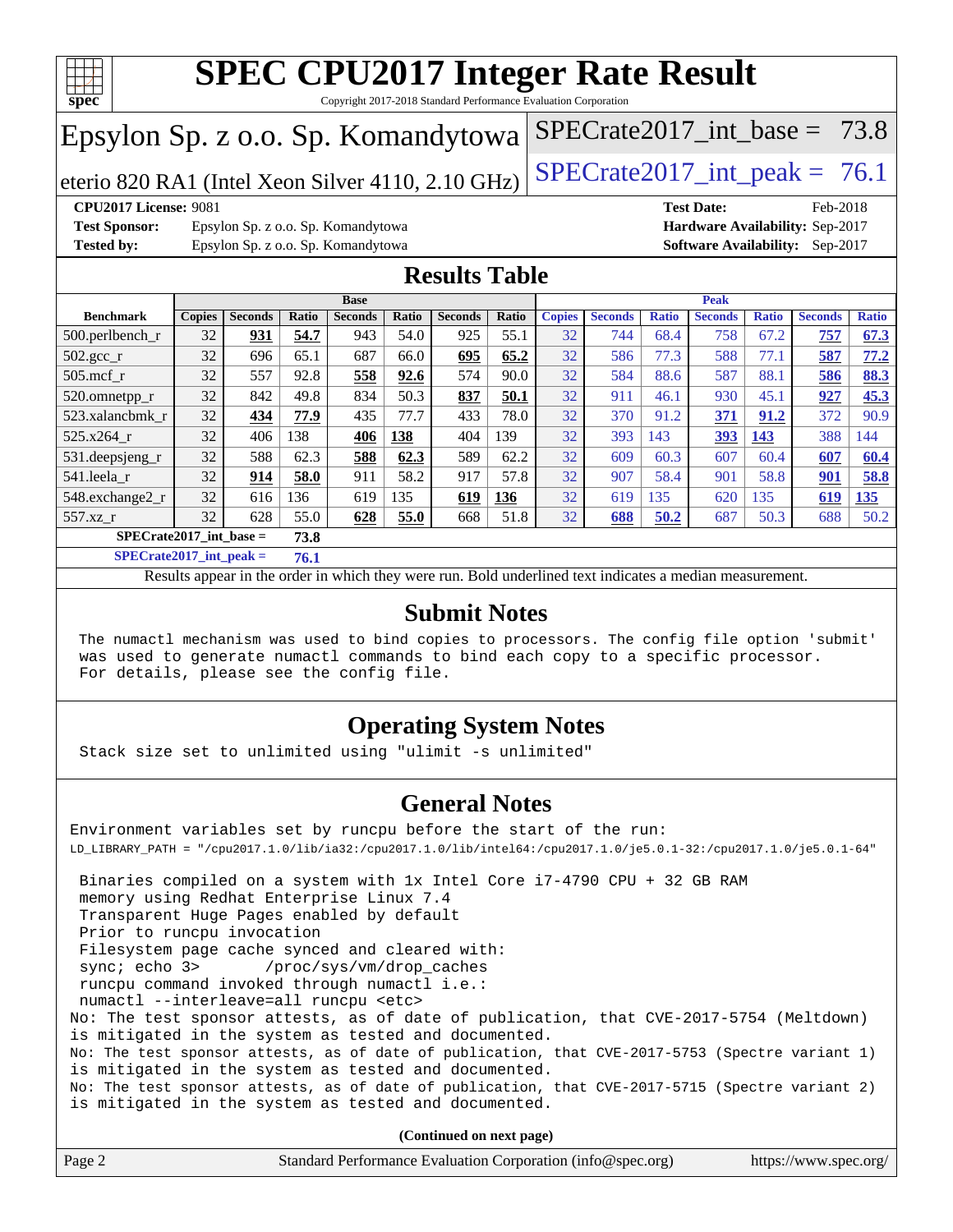![](_page_2_Picture_0.jpeg)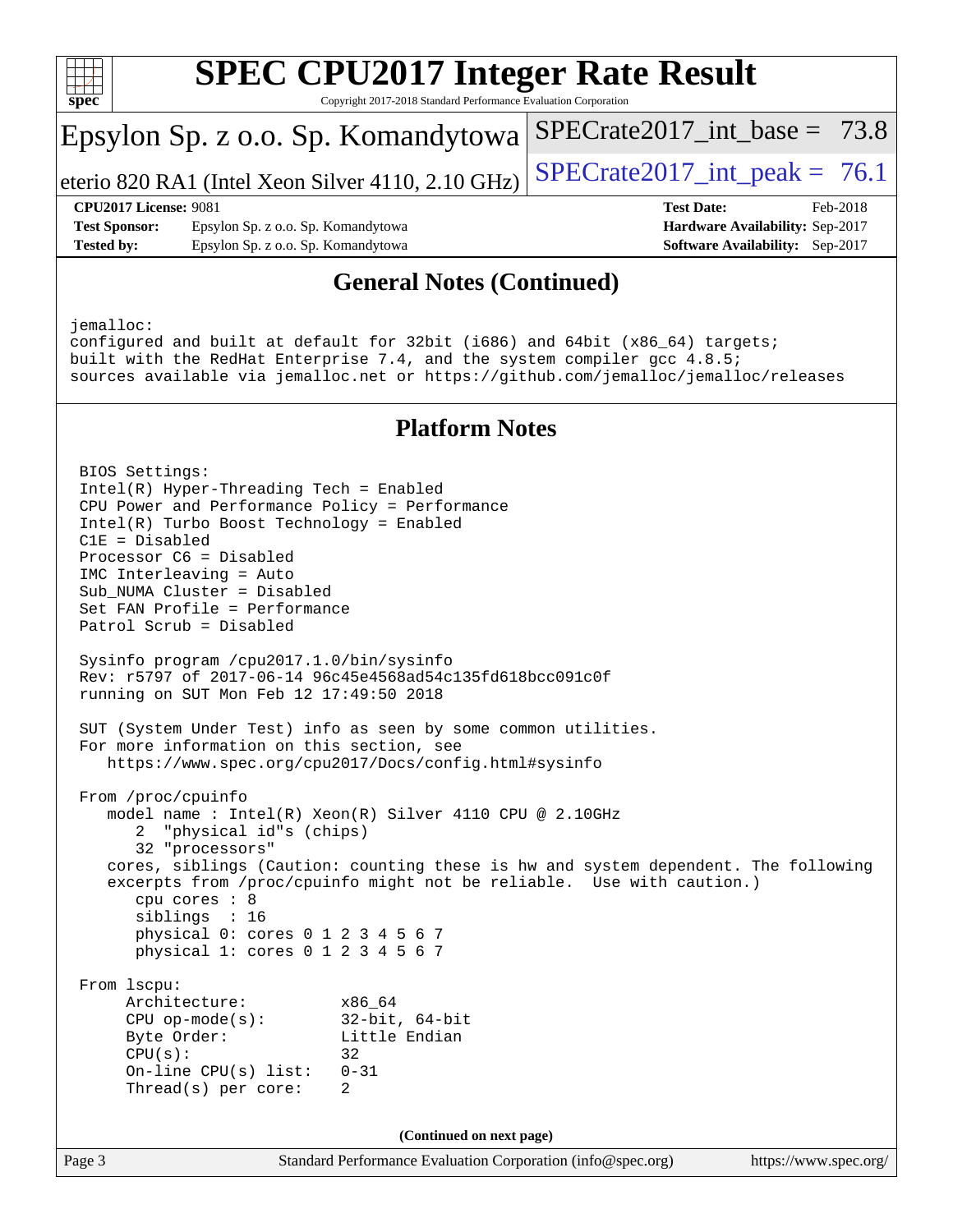![](_page_3_Picture_0.jpeg)

Copyright 2017-2018 Standard Performance Evaluation Corporation

### Epsylon Sp. z o.o. Sp. Komandytowa

eterio 820 RA1 (Intel Xeon Silver 4110, 2.10 GHz) [SPECrate2017\\_int\\_peak =](http://www.spec.org/auto/cpu2017/Docs/result-fields.html#SPECrate2017intpeak) 76.1

[SPECrate2017\\_int\\_base =](http://www.spec.org/auto/cpu2017/Docs/result-fields.html#SPECrate2017intbase) 73.8

### **[CPU2017 License:](http://www.spec.org/auto/cpu2017/Docs/result-fields.html#CPU2017License)** 9081 **[Test Date:](http://www.spec.org/auto/cpu2017/Docs/result-fields.html#TestDate)** Feb-2018

**[Test Sponsor:](http://www.spec.org/auto/cpu2017/Docs/result-fields.html#TestSponsor)** Epsylon Sp. z o.o. Sp. Komandytowa **[Hardware Availability:](http://www.spec.org/auto/cpu2017/Docs/result-fields.html#HardwareAvailability)** Sep-2017 **[Tested by:](http://www.spec.org/auto/cpu2017/Docs/result-fields.html#Testedby)** Epsylon Sp. z o.o. Sp. Komandytowa **[Software Availability:](http://www.spec.org/auto/cpu2017/Docs/result-fields.html#SoftwareAvailability)** Sep-2017

### **[Platform Notes \(Continued\)](http://www.spec.org/auto/cpu2017/Docs/result-fields.html#PlatformNotes)**

| $Core(s)$ per socket:                                                                                                                                                                                                    | 8                                                                                                                                                                                                                                                                                                                                                                                                                                                                                                                                                                                                                                                                                                                                                                                                                                  |
|--------------------------------------------------------------------------------------------------------------------------------------------------------------------------------------------------------------------------|------------------------------------------------------------------------------------------------------------------------------------------------------------------------------------------------------------------------------------------------------------------------------------------------------------------------------------------------------------------------------------------------------------------------------------------------------------------------------------------------------------------------------------------------------------------------------------------------------------------------------------------------------------------------------------------------------------------------------------------------------------------------------------------------------------------------------------|
| Socket(s):                                                                                                                                                                                                               | $\overline{2}$                                                                                                                                                                                                                                                                                                                                                                                                                                                                                                                                                                                                                                                                                                                                                                                                                     |
| NUMA $node(s):$                                                                                                                                                                                                          | $\overline{a}$                                                                                                                                                                                                                                                                                                                                                                                                                                                                                                                                                                                                                                                                                                                                                                                                                     |
| Vendor ID:                                                                                                                                                                                                               | GenuineIntel                                                                                                                                                                                                                                                                                                                                                                                                                                                                                                                                                                                                                                                                                                                                                                                                                       |
| CPU family:                                                                                                                                                                                                              | 6                                                                                                                                                                                                                                                                                                                                                                                                                                                                                                                                                                                                                                                                                                                                                                                                                                  |
| Model:                                                                                                                                                                                                                   | 85                                                                                                                                                                                                                                                                                                                                                                                                                                                                                                                                                                                                                                                                                                                                                                                                                                 |
| Model name:                                                                                                                                                                                                              | $Intel(R)$ Xeon $(R)$ Silver 4110 CPU @ 2.10GHz                                                                                                                                                                                                                                                                                                                                                                                                                                                                                                                                                                                                                                                                                                                                                                                    |
| Stepping:                                                                                                                                                                                                                | 4                                                                                                                                                                                                                                                                                                                                                                                                                                                                                                                                                                                                                                                                                                                                                                                                                                  |
| CPU MHz:                                                                                                                                                                                                                 | 1054.921                                                                                                                                                                                                                                                                                                                                                                                                                                                                                                                                                                                                                                                                                                                                                                                                                           |
| $CPU$ $max$ $MHz$ :                                                                                                                                                                                                      | 3000.0000                                                                                                                                                                                                                                                                                                                                                                                                                                                                                                                                                                                                                                                                                                                                                                                                                          |
| CPU min MHz:                                                                                                                                                                                                             | 800.0000                                                                                                                                                                                                                                                                                                                                                                                                                                                                                                                                                                                                                                                                                                                                                                                                                           |
| BogoMIPS:                                                                                                                                                                                                                | 4200.00                                                                                                                                                                                                                                                                                                                                                                                                                                                                                                                                                                                                                                                                                                                                                                                                                            |
| Virtualization:                                                                                                                                                                                                          | $VT - x$                                                                                                                                                                                                                                                                                                                                                                                                                                                                                                                                                                                                                                                                                                                                                                                                                           |
| L1d cache:                                                                                                                                                                                                               | 32K                                                                                                                                                                                                                                                                                                                                                                                                                                                                                                                                                                                                                                                                                                                                                                                                                                |
| Lli cache:                                                                                                                                                                                                               | 32K                                                                                                                                                                                                                                                                                                                                                                                                                                                                                                                                                                                                                                                                                                                                                                                                                                |
| $L2$ cache:                                                                                                                                                                                                              | 1024K                                                                                                                                                                                                                                                                                                                                                                                                                                                                                                                                                                                                                                                                                                                                                                                                                              |
| L3 cache:                                                                                                                                                                                                                | 11264K                                                                                                                                                                                                                                                                                                                                                                                                                                                                                                                                                                                                                                                                                                                                                                                                                             |
| NUMA $node0$ $CPU(s):$                                                                                                                                                                                                   | $0 - 7$ , 16-23                                                                                                                                                                                                                                                                                                                                                                                                                                                                                                                                                                                                                                                                                                                                                                                                                    |
| NUMA node1 $CPU(s): 8-15, 24-31$<br>Flags:<br>hwp_pkg_req                                                                                                                                                                | fpu vme de pse tsc msr pae mce cx8 apic sep mtrr pge mca cmov<br>pat pse36 clflush dts acpi mmx fxsr sse sse2 ss ht tm pbe syscall nx pdpelgb rdtscp<br>lm constant_tsc art arch_perfmon pebs bts rep_good nopl xtopology nonstop_tsc<br>aperfmperf eagerfpu pni pclmulqdq dtes64 monitor ds_cpl vmx smx est tm2 ssse3 fma<br>cx16 xtpr pdcm pcid dca sse4_1 sse4_2 x2apic movbe popcnt tsc_deadline_timer aes<br>xsave avx f16c rdrand lahf_lm abm 3dnowprefetch epb cat_13 cdp_13 intel_pt<br>tpr_shadow vnmi flexpriority ept vpid fsgsbase tsc_adjust bmil hle avx2 smep bmi2<br>erms invpcid rtm cqm mpx rdt_a avx512f avx512dq rdseed adx smap clflushopt clwb<br>avx512cd avx512bw avx512vl xsaveopt xsavec xgetbv1 cqm_llc cqm_occup_llc<br>cqm_mbm_total cqm_mbm_local dtherm ida arat pln pts hwp hwp_act_window hwp_epp |
| /proc/cpuinfo cache data<br>cache size : $11264$ KB                                                                                                                                                                      |                                                                                                                                                                                                                                                                                                                                                                                                                                                                                                                                                                                                                                                                                                                                                                                                                                    |
| physical chip.<br>$available: 2 nodes (0-1)$<br>node 0 size: 129740 MB<br>node 0 free: 126300 MB<br>node 1 size: 131072 MB<br>node 1 free: 127951 MB<br>node distances:<br>node<br>$0\qquad1$<br>0: 10 21<br>21 10<br>1: | From numactl --hardware WARNING: a numactl 'node' might or might not correspond to a<br>node 0 cpus: 0 1 2 3 4 5 6 7 16 17 18 19 20 21 22 23<br>node 1 cpus: 8 9 10 11 12 13 14 15 24 25 26 27 28 29 30 31                                                                                                                                                                                                                                                                                                                                                                                                                                                                                                                                                                                                                         |

**(Continued on next page)**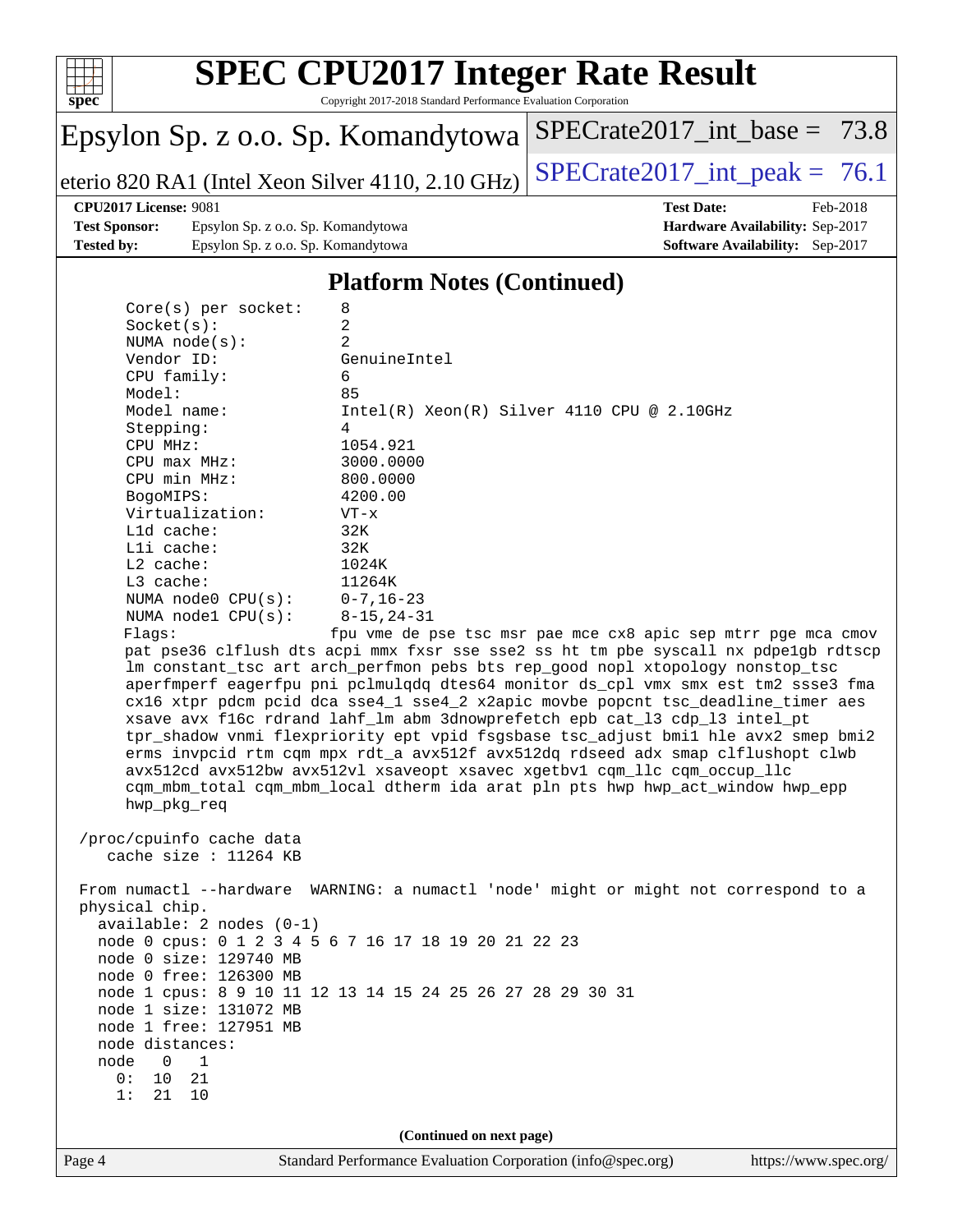![](_page_4_Picture_0.jpeg)

**(Continued on next page)**

Page 5 Standard Performance Evaluation Corporation [\(info@spec.org\)](mailto:info@spec.org) <https://www.spec.org/>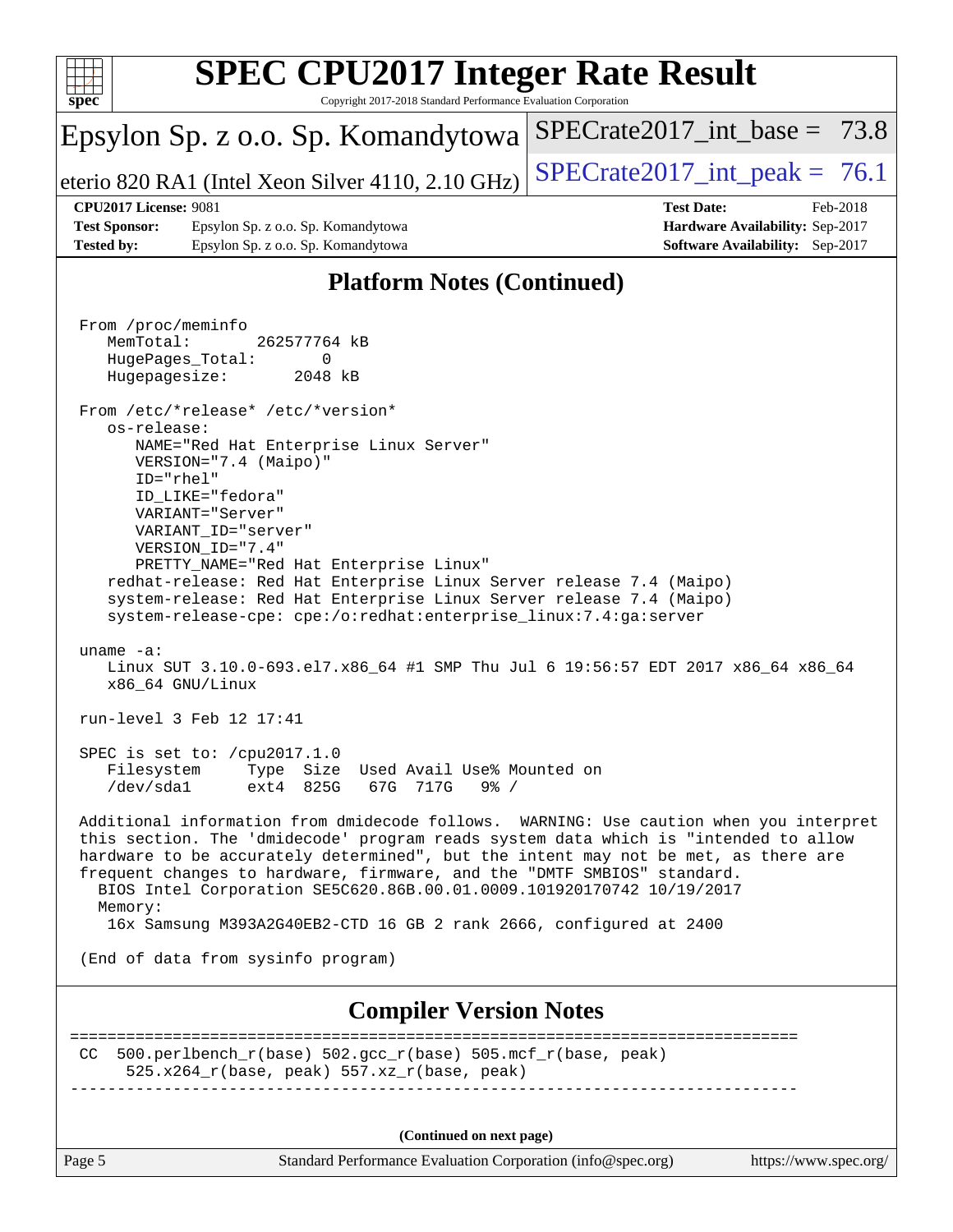| <b>SPEC CPU2017 Integer Rate Result</b><br>Copyright 2017-2018 Standard Performance Evaluation Corporation<br>$spec^*$                                |                                                                                                     |  |  |  |  |  |
|-------------------------------------------------------------------------------------------------------------------------------------------------------|-----------------------------------------------------------------------------------------------------|--|--|--|--|--|
| Epsylon Sp. z o.o. Sp. Komandytowa                                                                                                                    | $SPECrate2017\_int\_base = 73.8$                                                                    |  |  |  |  |  |
| eterio 820 RA1 (Intel Xeon Silver 4110, 2.10 GHz)                                                                                                     | $SPECrate2017\_int\_peak = 76.1$                                                                    |  |  |  |  |  |
| <b>CPU2017 License: 9081</b><br><b>Test Sponsor:</b><br>Epsylon Sp. z o.o. Sp. Komandytowa<br><b>Tested by:</b><br>Epsylon Sp. z o.o. Sp. Komandytowa | <b>Test Date:</b><br>Feb-2018<br>Hardware Availability: Sep-2017<br>Software Availability: Sep-2017 |  |  |  |  |  |
| <b>Compiler Version Notes (Continued)</b><br>icc (ICC) 18.0.0 20170811<br>Copyright (C) 1985-2017 Intel Corporation. All rights reserved.             |                                                                                                     |  |  |  |  |  |
| 500.perlbench_r(peak) 502.gcc_r(peak)<br>CC.                                                                                                          | -----------------------------------                                                                 |  |  |  |  |  |
| icc (ICC) 18.0.0 20170811<br>Copyright (C) 1985-2017 Intel Corporation. All rights reserved.                                                          |                                                                                                     |  |  |  |  |  |
| CXXC 520.omnetpp_r(base) 523.xalancbmk_r(base) 531.deepsjeng_r(base)<br>$541.$ leela_r(base)                                                          |                                                                                                     |  |  |  |  |  |
| icpc (ICC) 18.0.0 20170811<br>Copyright (C) 1985-2017 Intel Corporation. All rights reserved.                                                         |                                                                                                     |  |  |  |  |  |
| CXXC 520.omnetpp_r(peak) 523.xalancbmk_r(peak) 531.deepsjeng_r(peak)<br>541.leela_r(peak)                                                             |                                                                                                     |  |  |  |  |  |
| icpc (ICC) 18.0.0 20170811<br>Copyright (C) 1985-2017 Intel Corporation. All rights reserved.                                                         |                                                                                                     |  |  |  |  |  |
| 548.exchange2_r(base, peak)<br>FC                                                                                                                     |                                                                                                     |  |  |  |  |  |
| ifort (IFORT) 18.0.0 20170811<br>Copyright (C) 1985-2017 Intel Corporation. All rights reserved.                                                      |                                                                                                     |  |  |  |  |  |
| <b>Base Compiler Invocation</b><br>C benchmarks:<br>icc                                                                                               |                                                                                                     |  |  |  |  |  |

[C++ benchmarks:](http://www.spec.org/auto/cpu2017/Docs/result-fields.html#CXXbenchmarks) [icpc](http://www.spec.org/cpu2017/results/res2018q1/cpu2017-20180216-03602.flags.html#user_CXXbase_intel_icpc_18.0_c510b6838c7f56d33e37e94d029a35b4a7bccf4766a728ee175e80a419847e808290a9b78be685c44ab727ea267ec2f070ec5dc83b407c0218cded6866a35d07)

[Fortran benchmarks](http://www.spec.org/auto/cpu2017/Docs/result-fields.html#Fortranbenchmarks): [ifort](http://www.spec.org/cpu2017/results/res2018q1/cpu2017-20180216-03602.flags.html#user_FCbase_intel_ifort_18.0_8111460550e3ca792625aed983ce982f94888b8b503583aa7ba2b8303487b4d8a21a13e7191a45c5fd58ff318f48f9492884d4413fa793fd88dd292cad7027ca)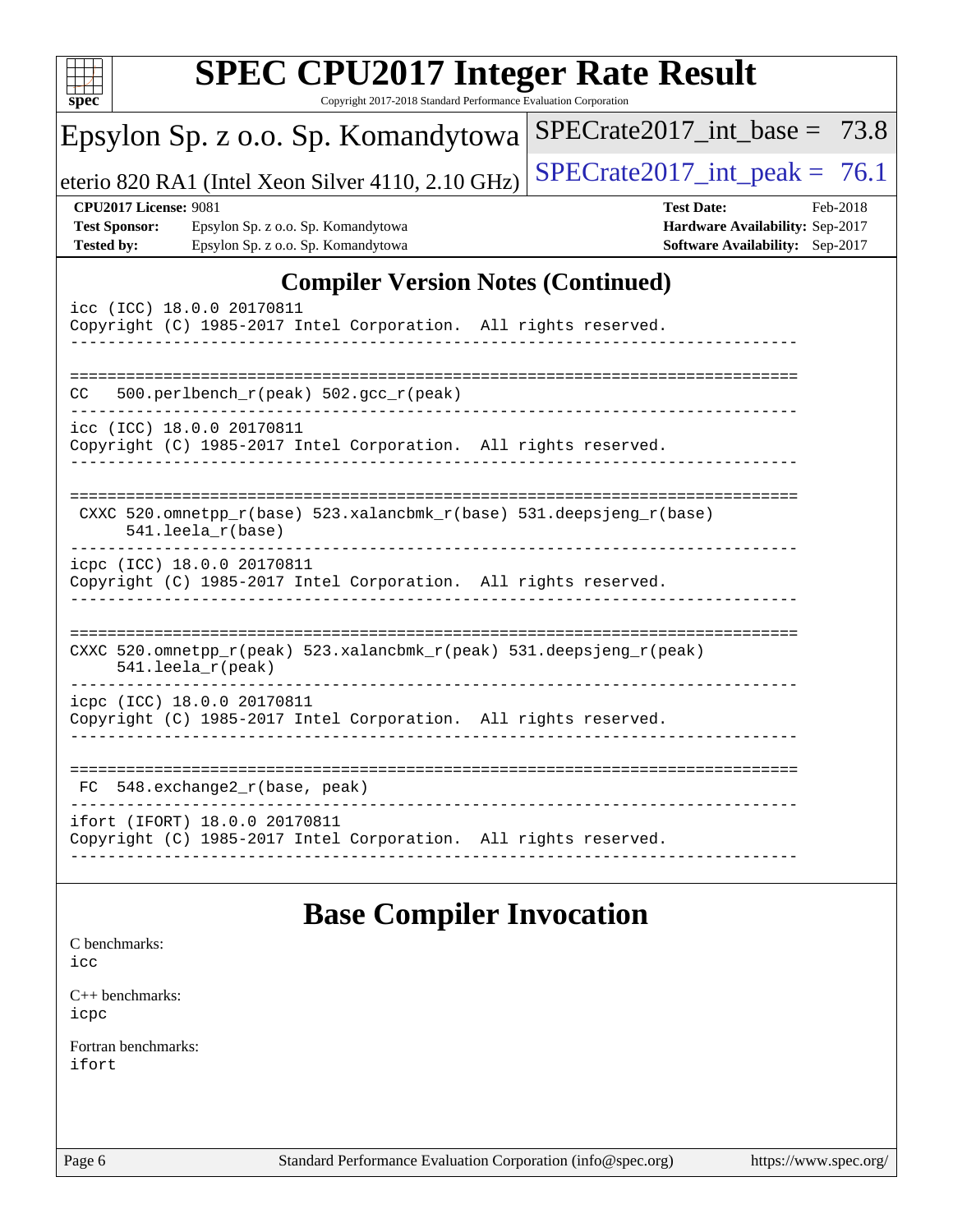![](_page_6_Picture_0.jpeg)

Copyright 2017-2018 Standard Performance Evaluation Corporation

### Epsylon Sp. z o.o. Sp. Komandytowa

eterio 820 RA1 (Intel Xeon Silver 4110, 2.10 GHz)  $\left|$  SPECrate 2017 int peak = 76.1

SPECrate2017 int\_base =  $73.8$ 

**[CPU2017 License:](http://www.spec.org/auto/cpu2017/Docs/result-fields.html#CPU2017License)** 9081 **[Test Date:](http://www.spec.org/auto/cpu2017/Docs/result-fields.html#TestDate)** Feb-2018

**[Test Sponsor:](http://www.spec.org/auto/cpu2017/Docs/result-fields.html#TestSponsor)** Epsylon Sp. z o.o. Sp. Komandytowa **[Hardware Availability:](http://www.spec.org/auto/cpu2017/Docs/result-fields.html#HardwareAvailability)** Sep-2017 **[Tested by:](http://www.spec.org/auto/cpu2017/Docs/result-fields.html#Testedby)** Epsylon Sp. z o.o. Sp. Komandytowa **[Software Availability:](http://www.spec.org/auto/cpu2017/Docs/result-fields.html#SoftwareAvailability)** Sep-2017

### **[Base Portability Flags](http://www.spec.org/auto/cpu2017/Docs/result-fields.html#BasePortabilityFlags)**

 500.perlbench\_r: [-DSPEC\\_LP64](http://www.spec.org/cpu2017/results/res2018q1/cpu2017-20180216-03602.flags.html#b500.perlbench_r_basePORTABILITY_DSPEC_LP64) [-DSPEC\\_LINUX\\_X64](http://www.spec.org/cpu2017/results/res2018q1/cpu2017-20180216-03602.flags.html#b500.perlbench_r_baseCPORTABILITY_DSPEC_LINUX_X64) 502.gcc\_r: [-DSPEC\\_LP64](http://www.spec.org/cpu2017/results/res2018q1/cpu2017-20180216-03602.flags.html#suite_basePORTABILITY502_gcc_r_DSPEC_LP64) 505.mcf\_r: [-DSPEC\\_LP64](http://www.spec.org/cpu2017/results/res2018q1/cpu2017-20180216-03602.flags.html#suite_basePORTABILITY505_mcf_r_DSPEC_LP64) 520.omnetpp\_r: [-DSPEC\\_LP64](http://www.spec.org/cpu2017/results/res2018q1/cpu2017-20180216-03602.flags.html#suite_basePORTABILITY520_omnetpp_r_DSPEC_LP64) 523.xalancbmk\_r: [-DSPEC\\_LP64](http://www.spec.org/cpu2017/results/res2018q1/cpu2017-20180216-03602.flags.html#suite_basePORTABILITY523_xalancbmk_r_DSPEC_LP64) [-DSPEC\\_LINUX](http://www.spec.org/cpu2017/results/res2018q1/cpu2017-20180216-03602.flags.html#b523.xalancbmk_r_baseCXXPORTABILITY_DSPEC_LINUX) 525.x264\_r: [-DSPEC\\_LP64](http://www.spec.org/cpu2017/results/res2018q1/cpu2017-20180216-03602.flags.html#suite_basePORTABILITY525_x264_r_DSPEC_LP64) 531.deepsjeng\_r: [-DSPEC\\_LP64](http://www.spec.org/cpu2017/results/res2018q1/cpu2017-20180216-03602.flags.html#suite_basePORTABILITY531_deepsjeng_r_DSPEC_LP64) 541.leela\_r: [-DSPEC\\_LP64](http://www.spec.org/cpu2017/results/res2018q1/cpu2017-20180216-03602.flags.html#suite_basePORTABILITY541_leela_r_DSPEC_LP64) 548.exchange2\_r: [-DSPEC\\_LP64](http://www.spec.org/cpu2017/results/res2018q1/cpu2017-20180216-03602.flags.html#suite_basePORTABILITY548_exchange2_r_DSPEC_LP64) 557.xz\_r: [-DSPEC\\_LP64](http://www.spec.org/cpu2017/results/res2018q1/cpu2017-20180216-03602.flags.html#suite_basePORTABILITY557_xz_r_DSPEC_LP64)

### **[Base Optimization Flags](http://www.spec.org/auto/cpu2017/Docs/result-fields.html#BaseOptimizationFlags)**

#### [C benchmarks](http://www.spec.org/auto/cpu2017/Docs/result-fields.html#Cbenchmarks):

[-Wl,-z,muldefs](http://www.spec.org/cpu2017/results/res2018q1/cpu2017-20180216-03602.flags.html#user_CCbase_link_force_multiple1_b4cbdb97b34bdee9ceefcfe54f4c8ea74255f0b02a4b23e853cdb0e18eb4525ac79b5a88067c842dd0ee6996c24547a27a4b99331201badda8798ef8a743f577) [-xCORE-AVX512](http://www.spec.org/cpu2017/results/res2018q1/cpu2017-20180216-03602.flags.html#user_CCbase_f-xCORE-AVX512) [-ipo](http://www.spec.org/cpu2017/results/res2018q1/cpu2017-20180216-03602.flags.html#user_CCbase_f-ipo) [-O3](http://www.spec.org/cpu2017/results/res2018q1/cpu2017-20180216-03602.flags.html#user_CCbase_f-O3) [-no-prec-div](http://www.spec.org/cpu2017/results/res2018q1/cpu2017-20180216-03602.flags.html#user_CCbase_f-no-prec-div) [-qopt-mem-layout-trans=3](http://www.spec.org/cpu2017/results/res2018q1/cpu2017-20180216-03602.flags.html#user_CCbase_f-qopt-mem-layout-trans_de80db37974c74b1f0e20d883f0b675c88c3b01e9d123adea9b28688d64333345fb62bc4a798493513fdb68f60282f9a726aa07f478b2f7113531aecce732043) [-L/usr/local/je5.0.1-64/lib](http://www.spec.org/cpu2017/results/res2018q1/cpu2017-20180216-03602.flags.html#user_CCbase_jemalloc_link_path64_4b10a636b7bce113509b17f3bd0d6226c5fb2346b9178c2d0232c14f04ab830f976640479e5c33dc2bcbbdad86ecfb6634cbbd4418746f06f368b512fced5394) [-ljemalloc](http://www.spec.org/cpu2017/results/res2018q1/cpu2017-20180216-03602.flags.html#user_CCbase_jemalloc_link_lib_d1249b907c500fa1c0672f44f562e3d0f79738ae9e3c4a9c376d49f265a04b9c99b167ecedbf6711b3085be911c67ff61f150a17b3472be731631ba4d0471706)

[C++ benchmarks:](http://www.spec.org/auto/cpu2017/Docs/result-fields.html#CXXbenchmarks)

[-Wl,-z,muldefs](http://www.spec.org/cpu2017/results/res2018q1/cpu2017-20180216-03602.flags.html#user_CXXbase_link_force_multiple1_b4cbdb97b34bdee9ceefcfe54f4c8ea74255f0b02a4b23e853cdb0e18eb4525ac79b5a88067c842dd0ee6996c24547a27a4b99331201badda8798ef8a743f577) [-xCORE-AVX512](http://www.spec.org/cpu2017/results/res2018q1/cpu2017-20180216-03602.flags.html#user_CXXbase_f-xCORE-AVX512) [-ipo](http://www.spec.org/cpu2017/results/res2018q1/cpu2017-20180216-03602.flags.html#user_CXXbase_f-ipo) [-O3](http://www.spec.org/cpu2017/results/res2018q1/cpu2017-20180216-03602.flags.html#user_CXXbase_f-O3) [-no-prec-div](http://www.spec.org/cpu2017/results/res2018q1/cpu2017-20180216-03602.flags.html#user_CXXbase_f-no-prec-div) [-qopt-mem-layout-trans=3](http://www.spec.org/cpu2017/results/res2018q1/cpu2017-20180216-03602.flags.html#user_CXXbase_f-qopt-mem-layout-trans_de80db37974c74b1f0e20d883f0b675c88c3b01e9d123adea9b28688d64333345fb62bc4a798493513fdb68f60282f9a726aa07f478b2f7113531aecce732043) [-L/usr/local/je5.0.1-64/lib](http://www.spec.org/cpu2017/results/res2018q1/cpu2017-20180216-03602.flags.html#user_CXXbase_jemalloc_link_path64_4b10a636b7bce113509b17f3bd0d6226c5fb2346b9178c2d0232c14f04ab830f976640479e5c33dc2bcbbdad86ecfb6634cbbd4418746f06f368b512fced5394) [-ljemalloc](http://www.spec.org/cpu2017/results/res2018q1/cpu2017-20180216-03602.flags.html#user_CXXbase_jemalloc_link_lib_d1249b907c500fa1c0672f44f562e3d0f79738ae9e3c4a9c376d49f265a04b9c99b167ecedbf6711b3085be911c67ff61f150a17b3472be731631ba4d0471706)

#### [Fortran benchmarks](http://www.spec.org/auto/cpu2017/Docs/result-fields.html#Fortranbenchmarks):

[-Wl,-z,muldefs](http://www.spec.org/cpu2017/results/res2018q1/cpu2017-20180216-03602.flags.html#user_FCbase_link_force_multiple1_b4cbdb97b34bdee9ceefcfe54f4c8ea74255f0b02a4b23e853cdb0e18eb4525ac79b5a88067c842dd0ee6996c24547a27a4b99331201badda8798ef8a743f577) [-xCORE-AVX512](http://www.spec.org/cpu2017/results/res2018q1/cpu2017-20180216-03602.flags.html#user_FCbase_f-xCORE-AVX512) [-ipo](http://www.spec.org/cpu2017/results/res2018q1/cpu2017-20180216-03602.flags.html#user_FCbase_f-ipo) [-O3](http://www.spec.org/cpu2017/results/res2018q1/cpu2017-20180216-03602.flags.html#user_FCbase_f-O3) [-no-prec-div](http://www.spec.org/cpu2017/results/res2018q1/cpu2017-20180216-03602.flags.html#user_FCbase_f-no-prec-div) [-qopt-mem-layout-trans=3](http://www.spec.org/cpu2017/results/res2018q1/cpu2017-20180216-03602.flags.html#user_FCbase_f-qopt-mem-layout-trans_de80db37974c74b1f0e20d883f0b675c88c3b01e9d123adea9b28688d64333345fb62bc4a798493513fdb68f60282f9a726aa07f478b2f7113531aecce732043) [-nostandard-realloc-lhs](http://www.spec.org/cpu2017/results/res2018q1/cpu2017-20180216-03602.flags.html#user_FCbase_f_2003_std_realloc_82b4557e90729c0f113870c07e44d33d6f5a304b4f63d4c15d2d0f1fab99f5daaed73bdb9275d9ae411527f28b936061aa8b9c8f2d63842963b95c9dd6426b8a) [-align array32byte](http://www.spec.org/cpu2017/results/res2018q1/cpu2017-20180216-03602.flags.html#user_FCbase_align_array32byte_b982fe038af199962ba9a80c053b8342c548c85b40b8e86eb3cc33dee0d7986a4af373ac2d51c3f7cf710a18d62fdce2948f201cd044323541f22fc0fffc51b6) [-L/usr/local/je5.0.1-64/lib](http://www.spec.org/cpu2017/results/res2018q1/cpu2017-20180216-03602.flags.html#user_FCbase_jemalloc_link_path64_4b10a636b7bce113509b17f3bd0d6226c5fb2346b9178c2d0232c14f04ab830f976640479e5c33dc2bcbbdad86ecfb6634cbbd4418746f06f368b512fced5394) [-ljemalloc](http://www.spec.org/cpu2017/results/res2018q1/cpu2017-20180216-03602.flags.html#user_FCbase_jemalloc_link_lib_d1249b907c500fa1c0672f44f562e3d0f79738ae9e3c4a9c376d49f265a04b9c99b167ecedbf6711b3085be911c67ff61f150a17b3472be731631ba4d0471706)

### **[Base Other Flags](http://www.spec.org/auto/cpu2017/Docs/result-fields.html#BaseOtherFlags)**

[C benchmarks](http://www.spec.org/auto/cpu2017/Docs/result-fields.html#Cbenchmarks):  $-m64 - std= c11$  $-m64 - std= c11$ 

[C++ benchmarks:](http://www.spec.org/auto/cpu2017/Docs/result-fields.html#CXXbenchmarks) [-m64](http://www.spec.org/cpu2017/results/res2018q1/cpu2017-20180216-03602.flags.html#user_CXXbase_intel_intel64_18.0_af43caccfc8ded86e7699f2159af6efc7655f51387b94da716254467f3c01020a5059329e2569e4053f409e7c9202a7efc638f7a6d1ffb3f52dea4a3e31d82ab)

[Fortran benchmarks](http://www.spec.org/auto/cpu2017/Docs/result-fields.html#Fortranbenchmarks): [-m64](http://www.spec.org/cpu2017/results/res2018q1/cpu2017-20180216-03602.flags.html#user_FCbase_intel_intel64_18.0_af43caccfc8ded86e7699f2159af6efc7655f51387b94da716254467f3c01020a5059329e2569e4053f409e7c9202a7efc638f7a6d1ffb3f52dea4a3e31d82ab)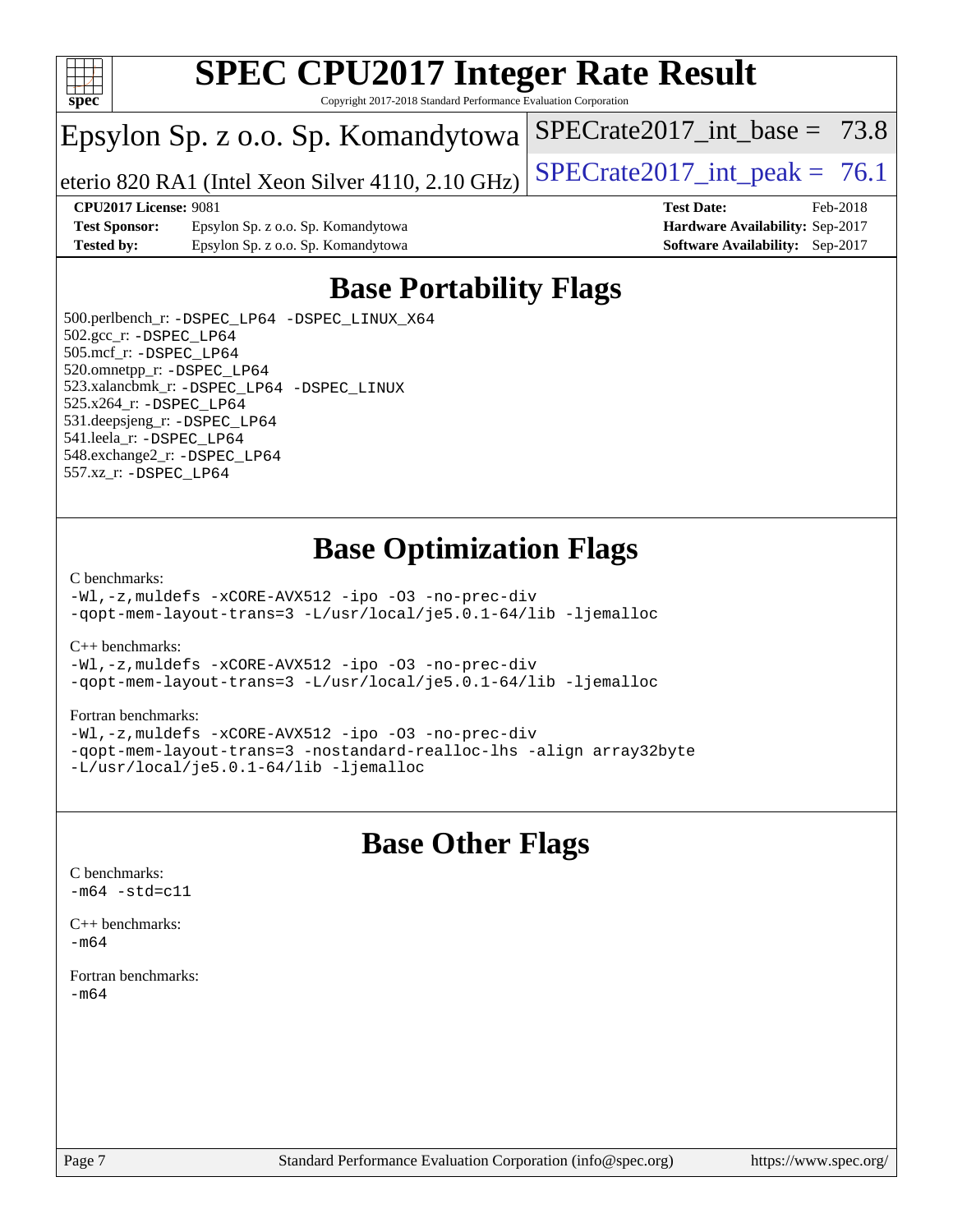![](_page_7_Picture_0.jpeg)

Copyright 2017-2018 Standard Performance Evaluation Corporation

### Epsylon Sp. z o.o. Sp. Komandytowa

eterio 820 RA1 (Intel Xeon Silver 4110, 2.10 GHz)  $\left|$  SPECrate 2017 int peak = 76.1

SPECrate2017 int\_base =  $73.8$ 

#### **[CPU2017 License:](http://www.spec.org/auto/cpu2017/Docs/result-fields.html#CPU2017License)** 9081 **[Test Date:](http://www.spec.org/auto/cpu2017/Docs/result-fields.html#TestDate)** Feb-2018

**[Test Sponsor:](http://www.spec.org/auto/cpu2017/Docs/result-fields.html#TestSponsor)** Epsylon Sp. z o.o. Sp. Komandytowa **[Hardware Availability:](http://www.spec.org/auto/cpu2017/Docs/result-fields.html#HardwareAvailability)** Sep-2017 **[Tested by:](http://www.spec.org/auto/cpu2017/Docs/result-fields.html#Testedby)** Epsylon Sp. z o.o. Sp. Komandytowa **[Software Availability:](http://www.spec.org/auto/cpu2017/Docs/result-fields.html#SoftwareAvailability)** Sep-2017

### **[Peak Compiler Invocation](http://www.spec.org/auto/cpu2017/Docs/result-fields.html#PeakCompilerInvocation)**

[C benchmarks:](http://www.spec.org/auto/cpu2017/Docs/result-fields.html#Cbenchmarks)

[icc](http://www.spec.org/cpu2017/results/res2018q1/cpu2017-20180216-03602.flags.html#user_CCpeak_intel_icc_18.0_66fc1ee009f7361af1fbd72ca7dcefbb700085f36577c54f309893dd4ec40d12360134090235512931783d35fd58c0460139e722d5067c5574d8eaf2b3e37e92)

[C++ benchmarks:](http://www.spec.org/auto/cpu2017/Docs/result-fields.html#CXXbenchmarks) [icpc](http://www.spec.org/cpu2017/results/res2018q1/cpu2017-20180216-03602.flags.html#user_CXXpeak_intel_icpc_18.0_c510b6838c7f56d33e37e94d029a35b4a7bccf4766a728ee175e80a419847e808290a9b78be685c44ab727ea267ec2f070ec5dc83b407c0218cded6866a35d07)

[Fortran benchmarks](http://www.spec.org/auto/cpu2017/Docs/result-fields.html#Fortranbenchmarks): [ifort](http://www.spec.org/cpu2017/results/res2018q1/cpu2017-20180216-03602.flags.html#user_FCpeak_intel_ifort_18.0_8111460550e3ca792625aed983ce982f94888b8b503583aa7ba2b8303487b4d8a21a13e7191a45c5fd58ff318f48f9492884d4413fa793fd88dd292cad7027ca)

### **[Peak Portability Flags](http://www.spec.org/auto/cpu2017/Docs/result-fields.html#PeakPortabilityFlags)**

 500.perlbench\_r: [-DSPEC\\_LP64](http://www.spec.org/cpu2017/results/res2018q1/cpu2017-20180216-03602.flags.html#b500.perlbench_r_peakPORTABILITY_DSPEC_LP64) [-DSPEC\\_LINUX\\_X64](http://www.spec.org/cpu2017/results/res2018q1/cpu2017-20180216-03602.flags.html#b500.perlbench_r_peakCPORTABILITY_DSPEC_LINUX_X64) 502.gcc\_r: [-D\\_FILE\\_OFFSET\\_BITS=64](http://www.spec.org/cpu2017/results/res2018q1/cpu2017-20180216-03602.flags.html#user_peakPORTABILITY502_gcc_r_file_offset_bits_64_5ae949a99b284ddf4e95728d47cb0843d81b2eb0e18bdfe74bbf0f61d0b064f4bda2f10ea5eb90e1dcab0e84dbc592acfc5018bc955c18609f94ddb8d550002c) 505.mcf\_r: [-DSPEC\\_LP64](http://www.spec.org/cpu2017/results/res2018q1/cpu2017-20180216-03602.flags.html#suite_peakPORTABILITY505_mcf_r_DSPEC_LP64) 520.omnetpp\_r: [-DSPEC\\_LP64](http://www.spec.org/cpu2017/results/res2018q1/cpu2017-20180216-03602.flags.html#suite_peakPORTABILITY520_omnetpp_r_DSPEC_LP64) 523.xalancbmk\_r: [-D\\_FILE\\_OFFSET\\_BITS=64](http://www.spec.org/cpu2017/results/res2018q1/cpu2017-20180216-03602.flags.html#user_peakPORTABILITY523_xalancbmk_r_file_offset_bits_64_5ae949a99b284ddf4e95728d47cb0843d81b2eb0e18bdfe74bbf0f61d0b064f4bda2f10ea5eb90e1dcab0e84dbc592acfc5018bc955c18609f94ddb8d550002c) [-DSPEC\\_LINUX](http://www.spec.org/cpu2017/results/res2018q1/cpu2017-20180216-03602.flags.html#b523.xalancbmk_r_peakCXXPORTABILITY_DSPEC_LINUX) 525.x264\_r: [-DSPEC\\_LP64](http://www.spec.org/cpu2017/results/res2018q1/cpu2017-20180216-03602.flags.html#suite_peakPORTABILITY525_x264_r_DSPEC_LP64) 531.deepsjeng\_r: [-DSPEC\\_LP64](http://www.spec.org/cpu2017/results/res2018q1/cpu2017-20180216-03602.flags.html#suite_peakPORTABILITY531_deepsjeng_r_DSPEC_LP64) 541.leela\_r: [-DSPEC\\_LP64](http://www.spec.org/cpu2017/results/res2018q1/cpu2017-20180216-03602.flags.html#suite_peakPORTABILITY541_leela_r_DSPEC_LP64) 548.exchange2\_r: [-DSPEC\\_LP64](http://www.spec.org/cpu2017/results/res2018q1/cpu2017-20180216-03602.flags.html#suite_peakPORTABILITY548_exchange2_r_DSPEC_LP64) 557.xz\_r: [-DSPEC\\_LP64](http://www.spec.org/cpu2017/results/res2018q1/cpu2017-20180216-03602.flags.html#suite_peakPORTABILITY557_xz_r_DSPEC_LP64)

### **[Peak Optimization Flags](http://www.spec.org/auto/cpu2017/Docs/result-fields.html#PeakOptimizationFlags)**

[C benchmarks](http://www.spec.org/auto/cpu2017/Docs/result-fields.html#Cbenchmarks):

```
 500.perlbench_r: -Wl,-z,muldefs -prof-gen(pass 1) -prof-use(pass 2) -ipo
-xCORE-AVX512 -O3 -no-prec-div -qopt-mem-layout-trans=3
-fno-strict-overflow -L/usr/local/je5.0.1-64/lib
-ljemalloc
 502.gcc_r: -L/opt/intel/compilers_and_libraries_2018/linux/lib/ia32
-Wl,-z,muldefs -prof-gen(pass 1) -prof-use(pass 2) -ipo
-xCORE-AVX512 -O3 -no-prec-div -qopt-mem-layout-trans=3
-L/usr/local/je5.0.1-32/lib -ljemalloc
 505.mcf_r: -Wl,-z,muldefs -xCORE-AVX512 -ipo -O3 -no-prec-div
-qopt-mem-layout-trans=3 -L/usr/local/je5.0.1-64/lib
-ljemalloc
 525.x264_r: -Wl,-z,muldefs -xCORE-AVX512 -ipo -O3 -no-prec-div
-qopt-mem-layout-trans=3 -fno-alias
                                     (Continued on next page)
```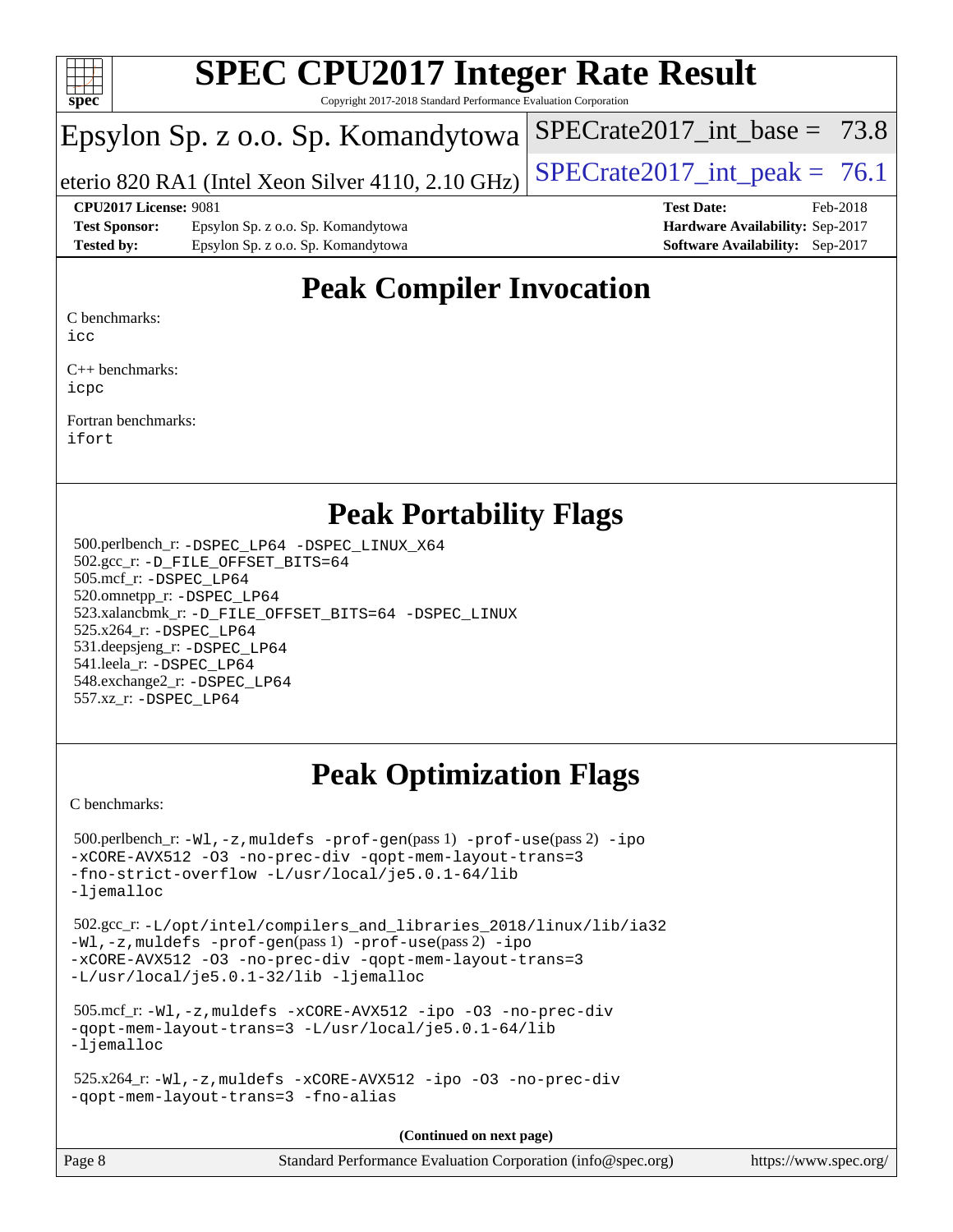![](_page_8_Picture_0.jpeg)

Copyright 2017-2018 Standard Performance Evaluation Corporation

### Epsylon Sp. z o.o. Sp. Komandytowa

eterio 820 RA1 (Intel Xeon Silver 4110, 2.10 GHz)  $\left|$  SPECrate 2017 int peak = 76.1

SPECrate2017 int\_base =  $73.8$ 

**[Test Sponsor:](http://www.spec.org/auto/cpu2017/Docs/result-fields.html#TestSponsor)** Epsylon Sp. z o.o. Sp. Komandytowa **[Hardware Availability:](http://www.spec.org/auto/cpu2017/Docs/result-fields.html#HardwareAvailability)** Sep-2017 **[Tested by:](http://www.spec.org/auto/cpu2017/Docs/result-fields.html#Testedby)** Epsylon Sp. z o.o. Sp. Komandytowa **[Software Availability:](http://www.spec.org/auto/cpu2017/Docs/result-fields.html#SoftwareAvailability)** Sep-2017

**[CPU2017 License:](http://www.spec.org/auto/cpu2017/Docs/result-fields.html#CPU2017License)** 9081 **[Test Date:](http://www.spec.org/auto/cpu2017/Docs/result-fields.html#TestDate)** Feb-2018

## **[Peak Optimization Flags \(Continued\)](http://www.spec.org/auto/cpu2017/Docs/result-fields.html#PeakOptimizationFlags)**

 525.x264\_r (continued): [-L/usr/local/je5.0.1-64/lib](http://www.spec.org/cpu2017/results/res2018q1/cpu2017-20180216-03602.flags.html#user_peakEXTRA_LIBS525_x264_r_jemalloc_link_path64_4b10a636b7bce113509b17f3bd0d6226c5fb2346b9178c2d0232c14f04ab830f976640479e5c33dc2bcbbdad86ecfb6634cbbd4418746f06f368b512fced5394) [-ljemalloc](http://www.spec.org/cpu2017/results/res2018q1/cpu2017-20180216-03602.flags.html#user_peakEXTRA_LIBS525_x264_r_jemalloc_link_lib_d1249b907c500fa1c0672f44f562e3d0f79738ae9e3c4a9c376d49f265a04b9c99b167ecedbf6711b3085be911c67ff61f150a17b3472be731631ba4d0471706)

557.xz\_r: Same as 505.mcf\_r

[C++ benchmarks:](http://www.spec.org/auto/cpu2017/Docs/result-fields.html#CXXbenchmarks)

 520.omnetpp\_r: [-Wl,-z,muldefs](http://www.spec.org/cpu2017/results/res2018q1/cpu2017-20180216-03602.flags.html#user_peakEXTRA_LDFLAGS520_omnetpp_r_link_force_multiple1_b4cbdb97b34bdee9ceefcfe54f4c8ea74255f0b02a4b23e853cdb0e18eb4525ac79b5a88067c842dd0ee6996c24547a27a4b99331201badda8798ef8a743f577) [-prof-gen](http://www.spec.org/cpu2017/results/res2018q1/cpu2017-20180216-03602.flags.html#user_peakPASS1_CXXFLAGSPASS1_LDFLAGS520_omnetpp_r_prof_gen_5aa4926d6013ddb2a31985c654b3eb18169fc0c6952a63635c234f711e6e63dd76e94ad52365559451ec499a2cdb89e4dc58ba4c67ef54ca681ffbe1461d6b36)(pass 1) [-prof-use](http://www.spec.org/cpu2017/results/res2018q1/cpu2017-20180216-03602.flags.html#user_peakPASS2_CXXFLAGSPASS2_LDFLAGS520_omnetpp_r_prof_use_1a21ceae95f36a2b53c25747139a6c16ca95bd9def2a207b4f0849963b97e94f5260e30a0c64f4bb623698870e679ca08317ef8150905d41bd88c6f78df73f19)(pass 2) [-ipo](http://www.spec.org/cpu2017/results/res2018q1/cpu2017-20180216-03602.flags.html#user_peakPASS1_CXXOPTIMIZEPASS2_CXXOPTIMIZE520_omnetpp_r_f-ipo) [-xCORE-AVX512](http://www.spec.org/cpu2017/results/res2018q1/cpu2017-20180216-03602.flags.html#user_peakPASS2_CXXOPTIMIZE520_omnetpp_r_f-xCORE-AVX512) [-O3](http://www.spec.org/cpu2017/results/res2018q1/cpu2017-20180216-03602.flags.html#user_peakPASS1_CXXOPTIMIZEPASS2_CXXOPTIMIZE520_omnetpp_r_f-O3) [-no-prec-div](http://www.spec.org/cpu2017/results/res2018q1/cpu2017-20180216-03602.flags.html#user_peakPASS1_CXXOPTIMIZEPASS2_CXXOPTIMIZE520_omnetpp_r_f-no-prec-div) [-qopt-mem-layout-trans=3](http://www.spec.org/cpu2017/results/res2018q1/cpu2017-20180216-03602.flags.html#user_peakPASS1_CXXOPTIMIZEPASS2_CXXOPTIMIZE520_omnetpp_r_f-qopt-mem-layout-trans_de80db37974c74b1f0e20d883f0b675c88c3b01e9d123adea9b28688d64333345fb62bc4a798493513fdb68f60282f9a726aa07f478b2f7113531aecce732043) [-L/usr/local/je5.0.1-64/lib](http://www.spec.org/cpu2017/results/res2018q1/cpu2017-20180216-03602.flags.html#user_peakEXTRA_LIBS520_omnetpp_r_jemalloc_link_path64_4b10a636b7bce113509b17f3bd0d6226c5fb2346b9178c2d0232c14f04ab830f976640479e5c33dc2bcbbdad86ecfb6634cbbd4418746f06f368b512fced5394) [-ljemalloc](http://www.spec.org/cpu2017/results/res2018q1/cpu2017-20180216-03602.flags.html#user_peakEXTRA_LIBS520_omnetpp_r_jemalloc_link_lib_d1249b907c500fa1c0672f44f562e3d0f79738ae9e3c4a9c376d49f265a04b9c99b167ecedbf6711b3085be911c67ff61f150a17b3472be731631ba4d0471706)

 523.xalancbmk\_r: [-L/opt/intel/compilers\\_and\\_libraries\\_2018/linux/lib/ia32](http://www.spec.org/cpu2017/results/res2018q1/cpu2017-20180216-03602.flags.html#user_peakCXXLD523_xalancbmk_r_Enable-32bit-runtime_af243bdb1d79e4c7a4f720bf8275e627de2ecd461de63307bc14cef0633fde3cd7bb2facb32dcc8be9566045fb55d40ce2b72b725f73827aa7833441b71b9343) [-Wl,-z,muldefs](http://www.spec.org/cpu2017/results/res2018q1/cpu2017-20180216-03602.flags.html#user_peakEXTRA_LDFLAGS523_xalancbmk_r_link_force_multiple1_b4cbdb97b34bdee9ceefcfe54f4c8ea74255f0b02a4b23e853cdb0e18eb4525ac79b5a88067c842dd0ee6996c24547a27a4b99331201badda8798ef8a743f577) [-prof-gen](http://www.spec.org/cpu2017/results/res2018q1/cpu2017-20180216-03602.flags.html#user_peakPASS1_CXXFLAGSPASS1_LDFLAGS523_xalancbmk_r_prof_gen_5aa4926d6013ddb2a31985c654b3eb18169fc0c6952a63635c234f711e6e63dd76e94ad52365559451ec499a2cdb89e4dc58ba4c67ef54ca681ffbe1461d6b36)(pass 1) [-prof-use](http://www.spec.org/cpu2017/results/res2018q1/cpu2017-20180216-03602.flags.html#user_peakPASS2_CXXFLAGSPASS2_LDFLAGS523_xalancbmk_r_prof_use_1a21ceae95f36a2b53c25747139a6c16ca95bd9def2a207b4f0849963b97e94f5260e30a0c64f4bb623698870e679ca08317ef8150905d41bd88c6f78df73f19)(pass 2) [-ipo](http://www.spec.org/cpu2017/results/res2018q1/cpu2017-20180216-03602.flags.html#user_peakPASS1_CXXOPTIMIZEPASS2_CXXOPTIMIZE523_xalancbmk_r_f-ipo) [-xCORE-AVX512](http://www.spec.org/cpu2017/results/res2018q1/cpu2017-20180216-03602.flags.html#user_peakPASS2_CXXOPTIMIZE523_xalancbmk_r_f-xCORE-AVX512) [-O3](http://www.spec.org/cpu2017/results/res2018q1/cpu2017-20180216-03602.flags.html#user_peakPASS1_CXXOPTIMIZEPASS2_CXXOPTIMIZE523_xalancbmk_r_f-O3) [-no-prec-div](http://www.spec.org/cpu2017/results/res2018q1/cpu2017-20180216-03602.flags.html#user_peakPASS1_CXXOPTIMIZEPASS2_CXXOPTIMIZE523_xalancbmk_r_f-no-prec-div) [-qopt-mem-layout-trans=3](http://www.spec.org/cpu2017/results/res2018q1/cpu2017-20180216-03602.flags.html#user_peakPASS1_CXXOPTIMIZEPASS2_CXXOPTIMIZE523_xalancbmk_r_f-qopt-mem-layout-trans_de80db37974c74b1f0e20d883f0b675c88c3b01e9d123adea9b28688d64333345fb62bc4a798493513fdb68f60282f9a726aa07f478b2f7113531aecce732043) [-L/usr/local/je5.0.1-32/lib](http://www.spec.org/cpu2017/results/res2018q1/cpu2017-20180216-03602.flags.html#user_peakEXTRA_LIBS523_xalancbmk_r_jemalloc_link_path32_e29f22e8e6c17053bbc6a0971f5a9c01a601a06bb1a59df2084b77a2fe0a2995b64fd4256feaeea39eeba3aae142e96e2b2b0a28974019c0c0c88139a84f900a) [-ljemalloc](http://www.spec.org/cpu2017/results/res2018q1/cpu2017-20180216-03602.flags.html#user_peakEXTRA_LIBS523_xalancbmk_r_jemalloc_link_lib_d1249b907c500fa1c0672f44f562e3d0f79738ae9e3c4a9c376d49f265a04b9c99b167ecedbf6711b3085be911c67ff61f150a17b3472be731631ba4d0471706)

531.deepsjeng\_r: Same as 520.omnetpp\_r

541.leela\_r: Same as 520.omnetpp\_r

[Fortran benchmarks](http://www.spec.org/auto/cpu2017/Docs/result-fields.html#Fortranbenchmarks):

[-Wl,-z,muldefs](http://www.spec.org/cpu2017/results/res2018q1/cpu2017-20180216-03602.flags.html#user_FCpeak_link_force_multiple1_b4cbdb97b34bdee9ceefcfe54f4c8ea74255f0b02a4b23e853cdb0e18eb4525ac79b5a88067c842dd0ee6996c24547a27a4b99331201badda8798ef8a743f577) [-xCORE-AVX512](http://www.spec.org/cpu2017/results/res2018q1/cpu2017-20180216-03602.flags.html#user_FCpeak_f-xCORE-AVX512) [-ipo](http://www.spec.org/cpu2017/results/res2018q1/cpu2017-20180216-03602.flags.html#user_FCpeak_f-ipo) [-O3](http://www.spec.org/cpu2017/results/res2018q1/cpu2017-20180216-03602.flags.html#user_FCpeak_f-O3) [-no-prec-div](http://www.spec.org/cpu2017/results/res2018q1/cpu2017-20180216-03602.flags.html#user_FCpeak_f-no-prec-div) [-qopt-mem-layout-trans=3](http://www.spec.org/cpu2017/results/res2018q1/cpu2017-20180216-03602.flags.html#user_FCpeak_f-qopt-mem-layout-trans_de80db37974c74b1f0e20d883f0b675c88c3b01e9d123adea9b28688d64333345fb62bc4a798493513fdb68f60282f9a726aa07f478b2f7113531aecce732043) [-nostandard-realloc-lhs](http://www.spec.org/cpu2017/results/res2018q1/cpu2017-20180216-03602.flags.html#user_FCpeak_f_2003_std_realloc_82b4557e90729c0f113870c07e44d33d6f5a304b4f63d4c15d2d0f1fab99f5daaed73bdb9275d9ae411527f28b936061aa8b9c8f2d63842963b95c9dd6426b8a) [-align array32byte](http://www.spec.org/cpu2017/results/res2018q1/cpu2017-20180216-03602.flags.html#user_FCpeak_align_array32byte_b982fe038af199962ba9a80c053b8342c548c85b40b8e86eb3cc33dee0d7986a4af373ac2d51c3f7cf710a18d62fdce2948f201cd044323541f22fc0fffc51b6) [-L/usr/local/je5.0.1-64/lib](http://www.spec.org/cpu2017/results/res2018q1/cpu2017-20180216-03602.flags.html#user_FCpeak_jemalloc_link_path64_4b10a636b7bce113509b17f3bd0d6226c5fb2346b9178c2d0232c14f04ab830f976640479e5c33dc2bcbbdad86ecfb6634cbbd4418746f06f368b512fced5394) [-ljemalloc](http://www.spec.org/cpu2017/results/res2018q1/cpu2017-20180216-03602.flags.html#user_FCpeak_jemalloc_link_lib_d1249b907c500fa1c0672f44f562e3d0f79738ae9e3c4a9c376d49f265a04b9c99b167ecedbf6711b3085be911c67ff61f150a17b3472be731631ba4d0471706)

### **[Peak Other Flags](http://www.spec.org/auto/cpu2017/Docs/result-fields.html#PeakOtherFlags)**

| C benchmarks (except as noted below):<br>$-m64 - std= c11$                                                                                                                                                                                                  |
|-------------------------------------------------------------------------------------------------------------------------------------------------------------------------------------------------------------------------------------------------------------|
| 502.gcc $r: -m32 - std = c11$                                                                                                                                                                                                                               |
| $C++$ benchmarks (except as noted below):<br>$-m64$                                                                                                                                                                                                         |
| 523.xalancbmk $r: -m32$                                                                                                                                                                                                                                     |
| Fortran benchmarks:<br>$-m64$                                                                                                                                                                                                                               |
| The flags files that were used to format this result can be browsed at<br>http://www.spec.org/cpu2017/flags/Intel-ic18.0-official-linux64.2017-10-19.html<br>http://www.spec.org/cpu2017/flags/Epsylon-Platform-Flags-RevA-Feb-2018-For-Intel-Platform.html |